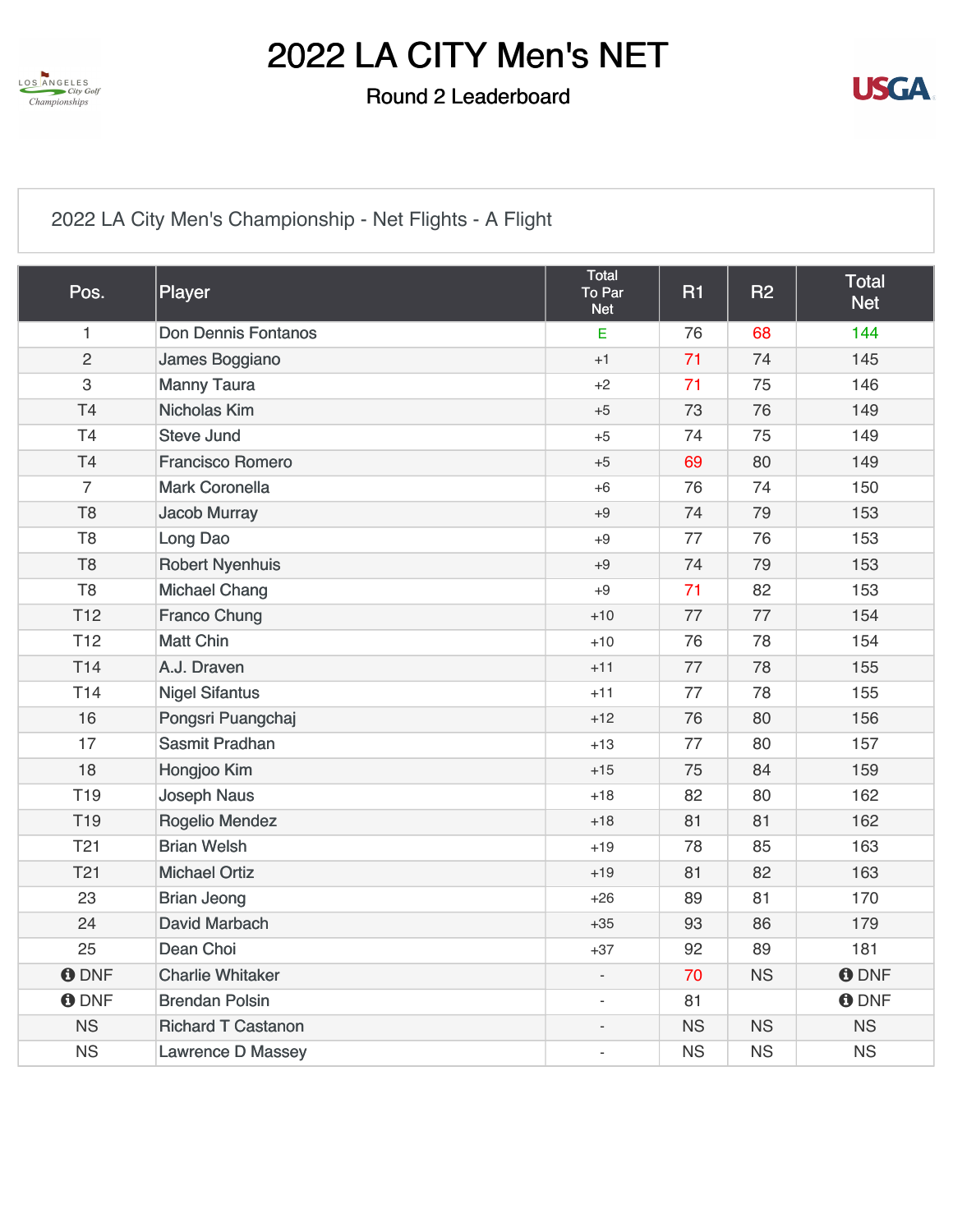

### Round 2 Leaderboard



## [2022 LA City Men's Championship - Net Flights - B Flight](https://static.golfgenius.com/v2tournaments/8483092974371089884?called_from=&round_index=2)

| Pos.            | Player                      | Total<br>To Par<br><b>Net</b> | R1 | <b>R2</b> | <b>Total</b><br><b>Net</b> |
|-----------------|-----------------------------|-------------------------------|----|-----------|----------------------------|
| $\mathbf{1}$    | <b>Jack Rose</b>            | $-10$                         | 70 | 64        | 134                        |
| $\overline{2}$  | <b>Steven Simko</b>         | $\mathsf E$                   | 72 | 72        | 144                        |
| $\,3$           | <b>Charles Swick</b>        | $+1$                          | 68 | 77        | 145                        |
| $\overline{4}$  | <b>Tommy Handojo</b>        | $+4$                          | 76 | 72        | 148                        |
| T <sub>5</sub>  | Leif Hansen                 | $+5$                          | 78 | 71        | 149                        |
| T <sub>5</sub>  | <b>Elwin Silverstein</b>    | $+5$                          | 77 | 72        | 149                        |
| T7              | <b>Curtis Lew</b>           | $+6$                          | 74 | 76        | 150                        |
| T7              | Jonathan Huppert            | $+6$                          | 77 | 73        | 150                        |
| 9               | John Ciasulli               | $+7$                          | 74 | 77        | 151                        |
| 10              | <b>Daniel Gomes</b>         | $+8$                          | 74 | 78        | 152                        |
| <b>T11</b>      | <b>Anthony Plamondon</b>    | $+10$                         | 82 | 72        | 154                        |
| T11             | <b>Tim Sunderland</b>       | $+10$                         | 78 | 76        | 154                        |
| <b>T11</b>      | <b>Raduziner Frank</b>      | $+10$                         | 81 | 73        | 154                        |
| <b>T11</b>      | <b>Hut Asadorn</b>          | $+10$                         | 75 | 79        | 154                        |
| <b>T15</b>      | <b>Zachary Scott</b>        | $+11$                         | 77 | 78        | 155                        |
| <b>T15</b>      | Yong Jun                    | $+11$                         | 74 | 81        | 155                        |
| <b>T15</b>      | <b>Jeff Ortiz</b>           | $+11$                         | 76 | 79        | 155                        |
| <b>T18</b>      | <b>Marc Maretsky</b>        | $+12$                         | 78 | 78        | 156                        |
| <b>T18</b>      | <b>Matt O'Hare</b>          | $+12$                         | 74 | 82        | 156                        |
| <b>T18</b>      | <b>Ryan Gestwicki</b>       | $+12$                         | 77 | 79        | 156                        |
| <b>T21</b>      | <b>Kevin Brown</b>          | $+13$                         | 77 | 80        | 157                        |
| T <sub>21</sub> | <b>Steven Wong</b>          | $+13$                         | 81 | 76        | 157                        |
| 23              | <b>Brendan Chen</b>         | $+14$                         | 76 | 82        | 158                        |
| T24             | <b>Joe Hubbard</b>          | $+15$                         | 79 | 80        | 159                        |
| T24             | <b>Kevin Stewart</b>        | $+15$                         | 77 | 82        | 159                        |
| 26              | Pete Richardson             | $+16$                         | 79 | 81        | 160                        |
| 27              | <b>Roger Castle</b>         | $+18$                         | 80 | 82        | 162                        |
| T <sub>28</sub> | <b>Alexandre D Rudinger</b> | $+19$                         | 87 | 76        | 163                        |
| <b>T28</b>      | Ramin Khajavi               | $+19$                         | 81 | 82        | 163                        |
| 30              | Andrés Salazar              | $+24$                         | 82 | 86        | 168                        |
| 31              | <b>Greg Whitaker</b>        | $+30$                         | 88 | 86        | 174                        |
| <b>ODNF</b>     | <b>Albert Grant</b>         |                               | 69 | <b>NS</b> | <b>ODNF</b>                |
| <b>ODNF</b>     | <b>Roy Andries</b>          |                               | 79 | <b>NS</b> | <b>ODNF</b>                |
| <b>ODNF</b>     | <b>Hideya Nitta</b>         | ۰.                            | 80 | <b>NS</b> | <b>ODNF</b>                |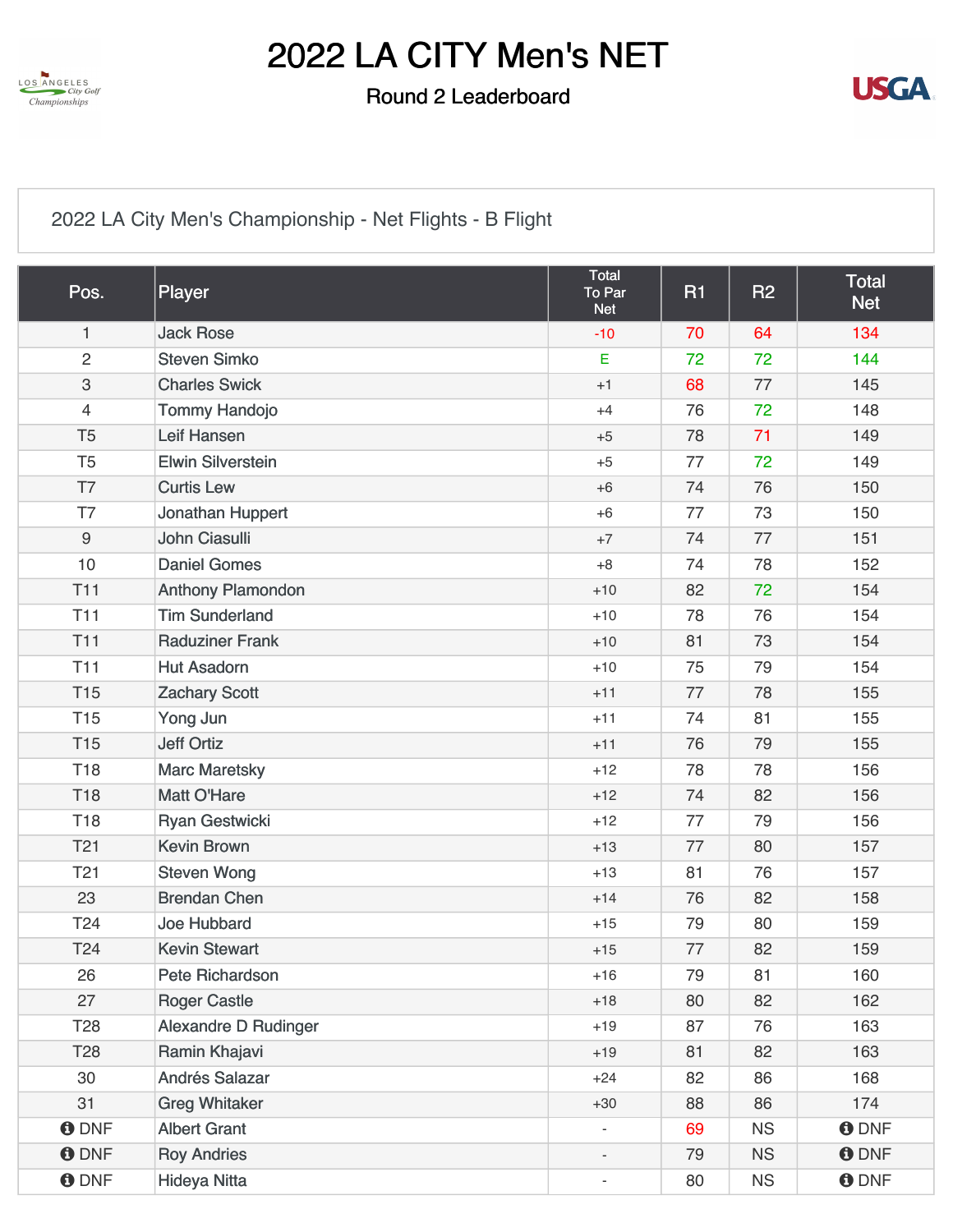

Round 2 Leaderboard



| <b>NS</b> | Earnest Yun | <b>NS</b><br>___ | .<br>NS.<br>____ | <b>NS</b> |
|-----------|-------------|------------------|------------------|-----------|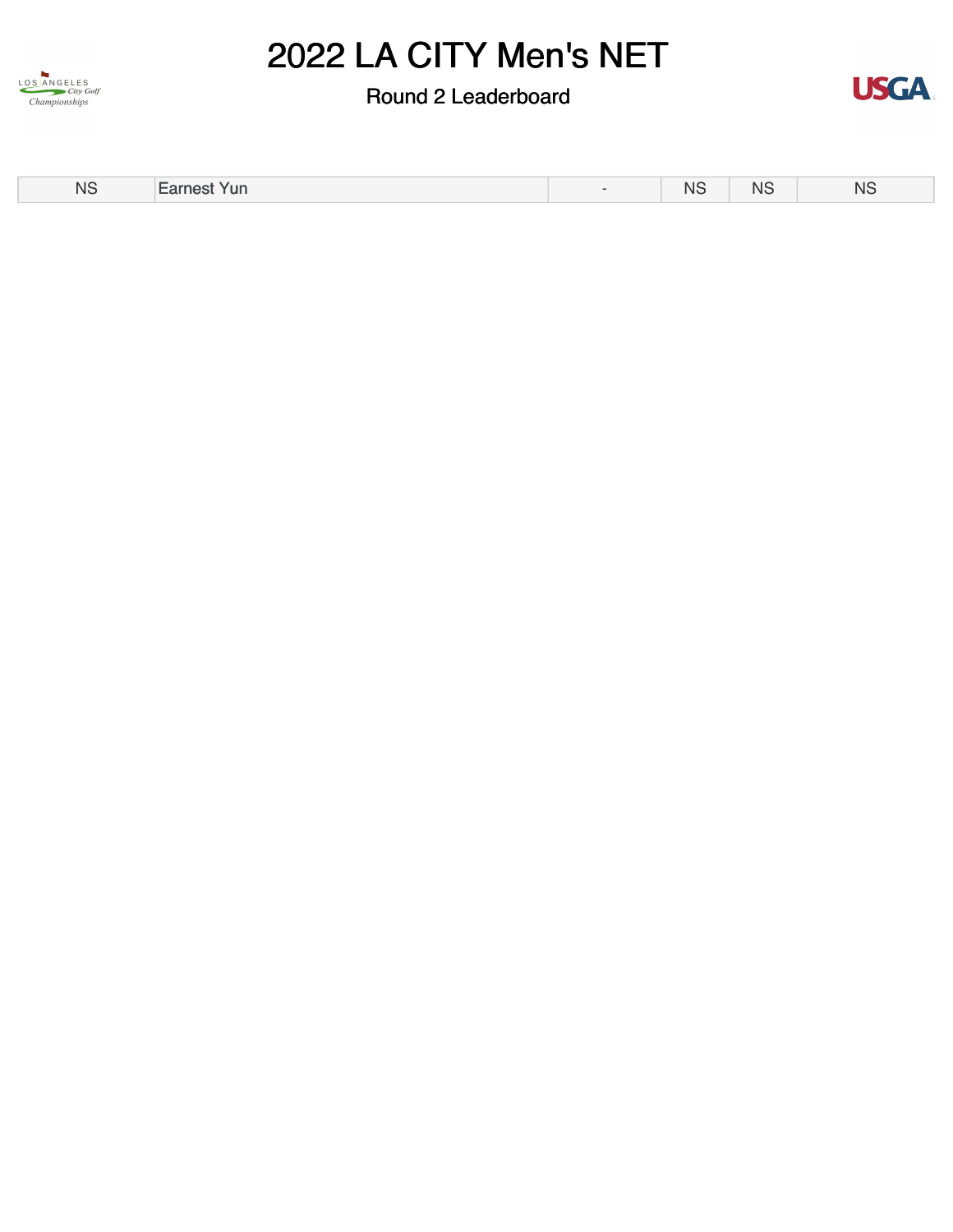

### Round 2 Leaderboard



## [2022 LA City Men's Championship - Net Flights - C Flight](https://static.golfgenius.com/v2tournaments/8483092963834998233?called_from=&round_index=2)

| Pos.             | Player                   | Total<br>To Par<br><b>Net</b> | <b>R1</b> | <b>R2</b> | <b>Total</b><br><b>Net</b> |
|------------------|--------------------------|-------------------------------|-----------|-----------|----------------------------|
| T1               | <b>Bob Archer</b>        | $-1$                          | 70        | 73        | 143                        |
| T1               | <b>lan Bautista</b>      | $-1$                          | 69        | 74        | 143                        |
| T <sub>3</sub>   | Abraham Han              | E                             | 71        | 73        | 144                        |
| T <sub>3</sub>   | <b>Andre Tseng</b>       | E                             | 74        | 70        | 144                        |
| 5                | <b>Mark Levine</b>       | $+1$                          | 71        | 74        | 145                        |
| T <sub>6</sub>   | <b>Marc Munoz</b>        | $+2$                          | 73        | 73        | 146                        |
| T <sub>6</sub>   | Sean Barbosa             | $+2$                          | 74        | 72        | 146                        |
| 8                | <b>Peter Kim</b>         | $+5$                          | 72        | 77        | 149                        |
| $\boldsymbol{9}$ | <b>David Chung</b>       | $+6$                          | 76        | 74        | 150                        |
| T <sub>10</sub>  | <b>Chris Coogan</b>      | $+8$                          | 74        | 78        | 152                        |
| T <sub>10</sub>  | <b>Edward Rosenstock</b> | $+8$                          | 74        | 78        | 152                        |
| T <sub>12</sub>  | <b>Stephen Tomlin</b>    | $+9$                          | 79        | 74        | 153                        |
| T <sub>12</sub>  | <b>Isaac Parrish</b>     | $+9$                          | 71        | 82        | 153                        |
| 14               | <b>James Dole</b>        | $+10$                         | 78        | 76        | 154                        |
| <b>T15</b>       | <b>Steve Oh</b>          | $+11$                         | 74        | 81        | 155                        |
| <b>T15</b>       | Danny Kim                | $+11$                         | 77        | 78        | 155                        |
| <b>T15</b>       | <b>Ken Murphy</b>        | $+11$                         | 73        | 82        | 155                        |
| 18               | <b>Vikash Sharma</b>     | $+12$                         | 78        | 78        | 156                        |
| 19               | John Bishop              | $+13$                         | 76        | 81        | 157                        |
| 20               | <b>Guy Wall</b>          | $+14$                         | 80        | 78        | 158                        |
| T21              | <b>Kevin Turk</b>        | $+15$                         | 81        | 78        | 159                        |
| T <sub>21</sub>  | <b>Sam Schatz</b>        | $+15$                         | 82        | 77        | 159                        |
| T <sub>21</sub>  | <b>Mike Pastrano</b>     | $+15$                         | 80        | 79        | 159                        |
| T <sub>21</sub>  | <b>Karl J Kaul</b>       | $+15$                         | 80        | 79        | 159                        |
| 25               | <b>Marcus Priest</b>     | $+16$                         | 84        | 76        | 160                        |
| 26               | <b>Bryan Cosgrove</b>    | $+17$                         | 81        | 80        | 161                        |
| 27               | <b>Gregory Castillo</b>  | $+19$                         | 78        | 85        | 163                        |
| 28               | <b>Rodney Rodriguez</b>  | $+20$                         | 80        | 84        | 164                        |
| 29               | <b>Craig Cacek</b>       | $+21$                         | 80        | 85        | 165                        |
| 30               | <b>Richard Hill</b>      | $+22$                         | 84        | 82        | 166                        |
| <b>T31</b>       | David Wagg               | $+24$                         | 81        | 87        | 168                        |
| <b>T31</b>       | <b>Steve Finney</b>      | $+24$                         | 83        | 85        | 168                        |
| 33               | Robert Johnson           | $+29$                         | 87        | 86        | 173                        |
| <b>WD</b>        | <b>Luck Pho</b>          | $\overline{\phantom{a}}$      | 88        | <b>WD</b> | <b>WD</b>                  |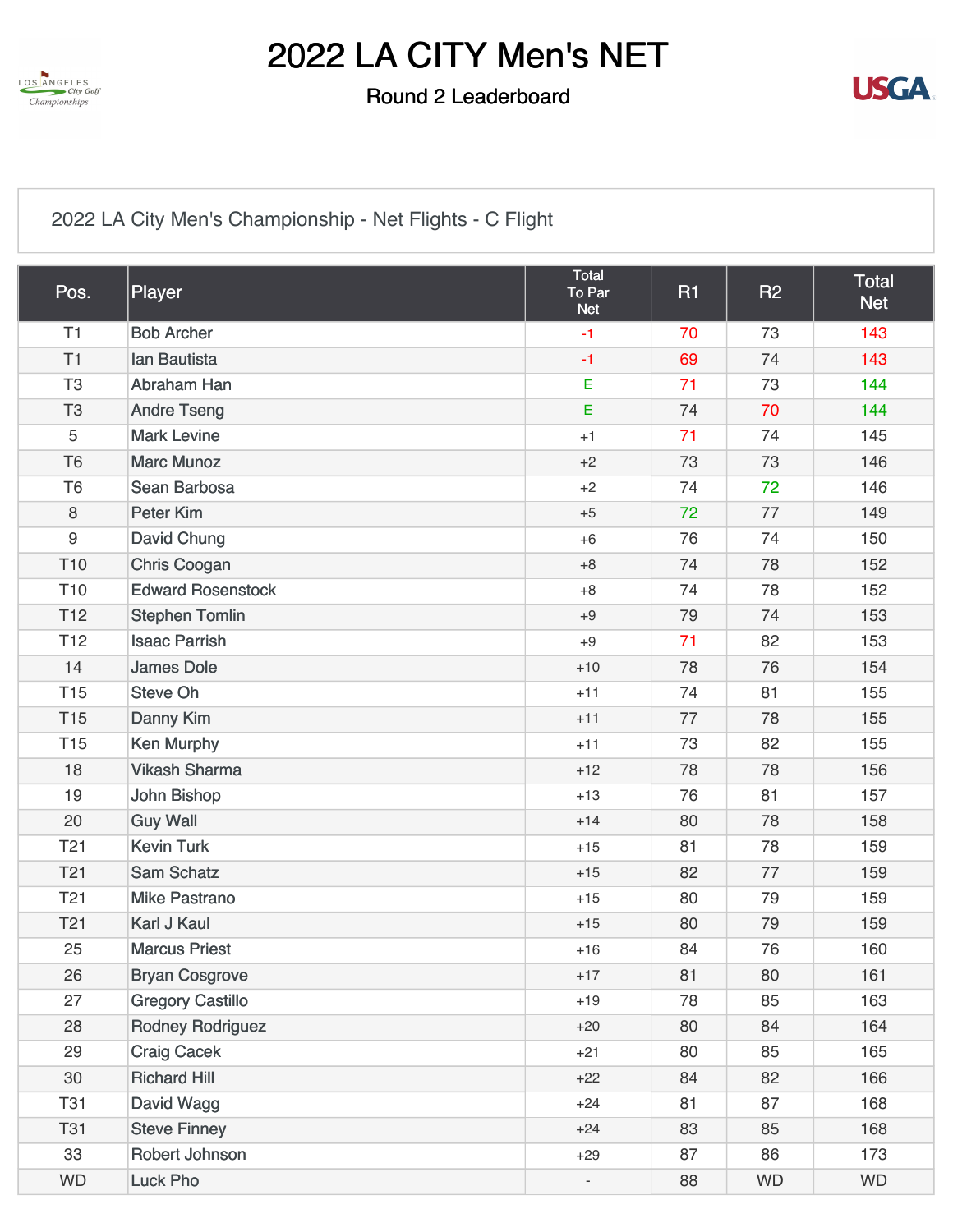

Round 2 Leaderboard



| <b>NS</b> | Daniel (<br>Czernilotsky | UU | N. | <b>NS</b> |
|-----------|--------------------------|----|----|-----------|
|           |                          |    |    |           |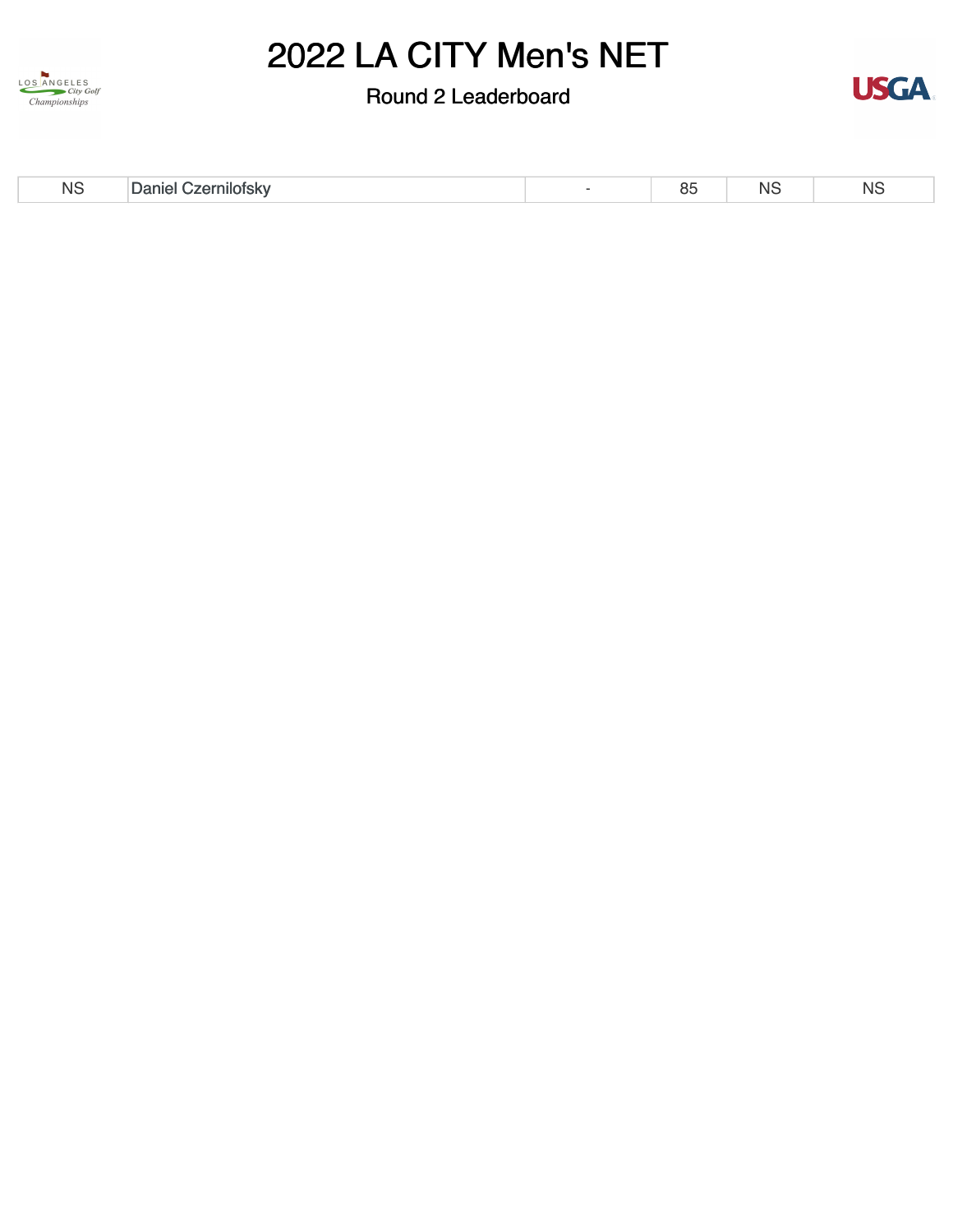

### Round 2 Leaderboard



[2022 LA City Men's Championship - Net Flights - D Flight](https://static.golfgenius.com/v2tournaments/8483092955882597846?called_from=&round_index=2)

| Pos.            | Player                       | Total<br>To Par<br><b>Net</b> | <b>R1</b> | <b>R2</b> | <b>Total</b><br><b>Net</b> |
|-----------------|------------------------------|-------------------------------|-----------|-----------|----------------------------|
| $\mathbf{1}$    | <b>Shane Tully</b>           | $\mathsf E$                   | 72        | 72        | 144                        |
| T <sub>2</sub>  | <b>Michael Endler</b>        | $+3$                          | 74        | 73        | 147                        |
| T <sub>2</sub>  | Jordan Dorenfeld             | $+3$                          | 76        | 71        | 147                        |
| T4              | <b>Mark Billick</b>          | $+4$                          | 77        | 71        | 148                        |
| T4              | C. Tom Wiseman               | $+4$                          | 76        | 72        | 148                        |
| $6\,$           | <b>Russ Low</b>              | $+5$                          | 77        | 72        | 149                        |
| $\overline{7}$  | Jonny Colesby                | $+6$                          | 75        | 75        | 150                        |
| T <sub>8</sub>  | <b>Bradley Schultz</b>       | $+7$                          | 75        | 76        | 151                        |
| T <sub>8</sub>  | <b>Victor Allen</b>          | $+7$                          | 78        | 73        | 151                        |
| 10              | <b>Mike Cho</b>              | $+8$                          | 70        | 82        | 152                        |
| <b>T11</b>      | <b>Max Fronek</b>            | $+10$                         | 71        | 83        | 154                        |
| <b>T11</b>      | <b>William Plump</b>         | $+10$                         | 79        | 75        | 154                        |
| 13              | <b>Renneker Jenkins</b>      | $+11$                         | 75        | 80        | 155                        |
| 14              | <b>Cheech Huang</b>          | $+12$                         | 76        | 80        | 156                        |
| <b>T15</b>      | <b>Erick Gaston</b>          | $+13$                         | 76        | 81        | 157                        |
| <b>T15</b>      | <b>Jeff Lucatero</b>         | $+13$                         | 82        | 75        | 157                        |
| <b>T15</b>      | <b>Titu Asghar</b>           | $+13$                         | 85        | 72        | 157                        |
| <b>T15</b>      | lan Riley                    | $+13$                         | 81        | 76        | 157                        |
| 19              | Junghun Ahn                  | $+14$                         | 82        | 76        | 158                        |
| T <sub>20</sub> | <b>Uan Le</b>                | $+17$                         | 81        | 80        | 161                        |
| T20             | <b>Steven Yorita</b>         | $+17$                         | 81        | 80        | 161                        |
| T <sub>22</sub> | <b>Andrew Payne</b>          | $+20$                         | 82        | 82        | 164                        |
| T <sub>22</sub> | Stephen M. Peters            | $+20$                         | 84        | 80        | 164                        |
| T <sub>22</sub> | <b>David Ramos</b>           | $+20$                         | 82        | 82        | 164                        |
| T <sub>22</sub> | <b>Jesse Cantu</b>           | $+20$                         | 77        | 87        | 164                        |
| 26              | James Moylan                 | $+21$                         | 85        | 80        | 165                        |
| T <sub>27</sub> | Dean Schneider               | $+22$                         | 83        | 83        | 166                        |
| T <sub>27</sub> | Jay Irwin                    | $+22$                         | 88        | 78        | 166                        |
| 29              | <b>Ryan Gregory Phillips</b> | $+25$                         | 83        | 86        | 169                        |
| 30              | Jacob Troth                  | $+27$                         | 89        | 82        | 171                        |
| 31              | <b>Niklas Siven</b>          | $+28$                         | 89        | 83        | 172                        |
| <b>O</b> DNF    | Sean Sobash                  |                               | 74        | <b>NS</b> | <b>ODNF</b>                |
| <b>O</b> DNF    | <b>Brendan Polsin</b>        |                               |           | 88        | <b>ODNF</b>                |
| NS              | Dan Danzig                   | $\overline{\phantom{a}}$      | <b>NS</b> | <b>NS</b> | <b>NS</b>                  |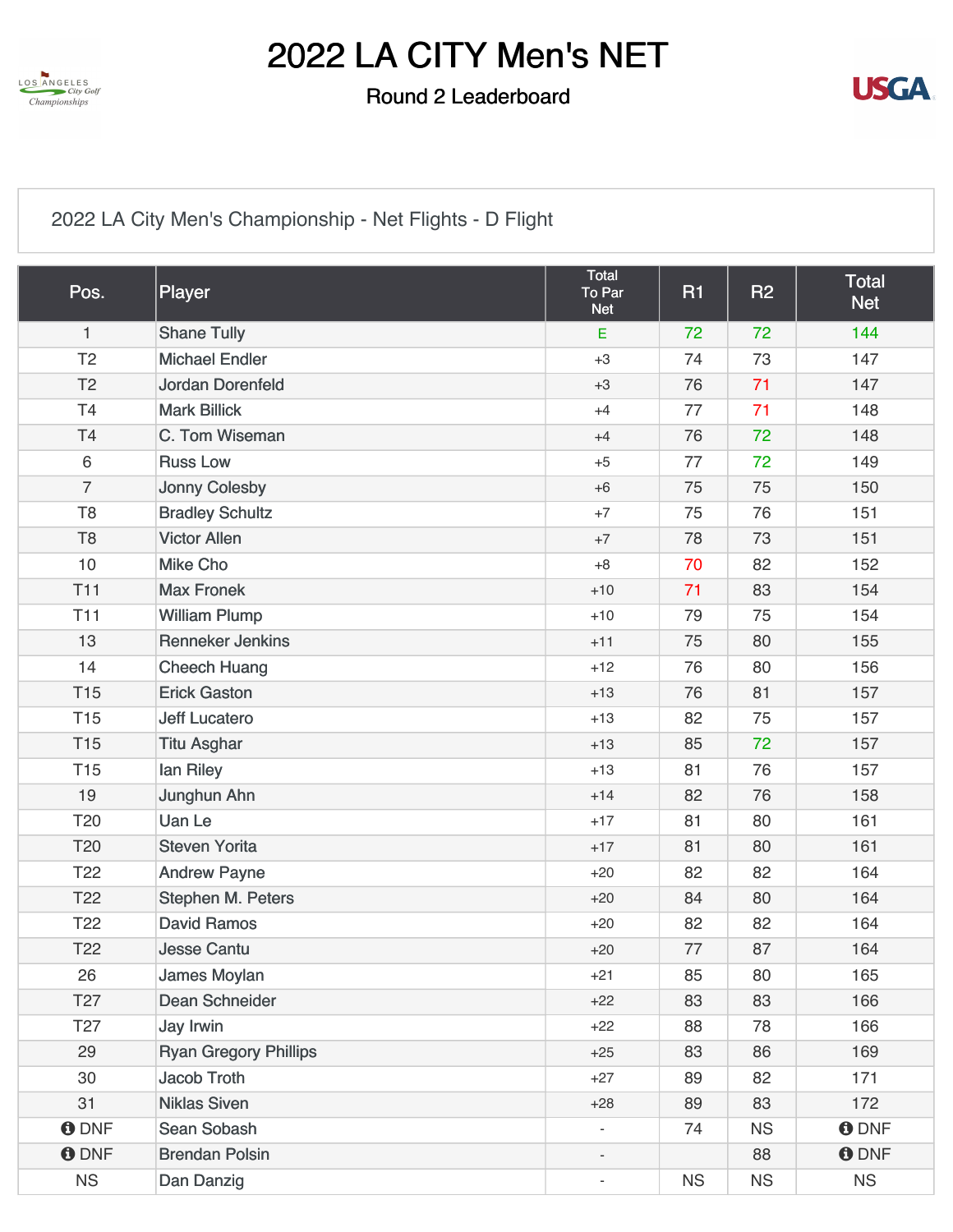

### Round 2 Leaderboard



## [2022 LA City Men's Championship - Net Flights - E Flight](https://static.golfgenius.com/v2tournaments/8483092939877133776?called_from=&round_index=2)

| Pos.            | Player                   | Total<br>To Par<br><b>Net</b> | <b>R1</b> | <b>R2</b> | <b>Total</b><br><b>Net</b> |
|-----------------|--------------------------|-------------------------------|-----------|-----------|----------------------------|
| 1               | <b>Baley Castro</b>      | $+3$                          | 75        | 72        | 147                        |
| T <sub>2</sub>  | <b>Christopher Nayve</b> | $+5$                          | 72        | 77        | 149                        |
| T <sub>2</sub>  | <b>Ernie Juarez</b>      | $+5$                          | 74        | 75        | 149                        |
| T <sub>4</sub>  | <b>Tyson Radtke</b>      | $+7$                          | 75        | 76        | 151                        |
| T <sub>4</sub>  | <b>Toni Thaye</b>        | $+7$                          | 74        | 77        | 151                        |
| T <sub>6</sub>  | <b>Stephen Vincent</b>   | $+8$                          | 76        | 76        | 152                        |
| T <sub>6</sub>  | <b>Adam Frank</b>        | $+8$                          | 74        | 78        | 152                        |
| T <sub>6</sub>  | <b>Paul Siegel</b>       | $+8$                          | 75        | 77        | 152                        |
| T <sub>6</sub>  | <b>Steve Menendez</b>    | $+8$                          | 82        | 70        | 152                        |
| T <sub>6</sub>  | George Gonzalez          | $+8$                          | 77        | 75        | 152                        |
| 11              | <b>Jerry Piro</b>        | $+10$                         | 78        | 76        | 154                        |
| 12              | <b>Arthur Respicio</b>   | $+11$                         | 78        | 77        | 155                        |
| <b>T13</b>      | <b>Peter Wilson</b>      | $+13$                         | 78        | 79        | 157                        |
| T <sub>13</sub> | <b>Anthony Gales</b>     | $+13$                         | 78        | 79        | 157                        |
| 15              | Joe Feldman              | $+16$                         | 80        | 80        | 160                        |
| 16              | <b>Jeff Baker</b>        | $+17$                         | 81        | 80        | 161                        |
| 17              | <b>Hector Martinez</b>   | $+18$                         | 82        | 80        | 162                        |
| 18              | <b>Grant Lau</b>         | $+19$                         | 79        | 84        | 163                        |
| T <sub>19</sub> | Pyong Yi                 | $+20$                         | 82        | 82        | 164                        |
| T <sub>19</sub> | <b>Kevin Hill</b>        | $+20$                         | 78        | 86        | 164                        |
| 21              | <b>Chris Hobbs</b>       | $+22$                         | 84        | 82        | 166                        |
| T <sub>22</sub> | <b>Prital Patel</b>      | $+23$                         | 84        | 83        | 167                        |
| T <sub>22</sub> | <b>Austin Davis</b>      | $+23$                         | 79        | 88        | 167                        |
| T24             | <b>Bill Mather</b>       | $+24$                         | 79        | 89        | 168                        |
| T24             | Joseph Galera            | $+24$                         | 84        | 84        | 168                        |
| 26              | <b>Miles Basurto</b>     | $+25$                         | 77        | 92        | 169                        |
| 27              | Stan Masaoka             | $+28$                         | 88        | 84        | 172                        |
| T <sub>28</sub> | <b>Ben Shih</b>          | $+29$                         | 80        | 93        | 173                        |
| T <sub>28</sub> | Jeremiah Zazueta         | $+29$                         | 84        | 89        | 173                        |
| 30              | Jonny Lee                | $+41$                         | 94        | 91        | 185                        |
| <b>ODNF</b>     | <b>Alonso Borruel</b>    |                               |           | 86        | <b>ODNF</b>                |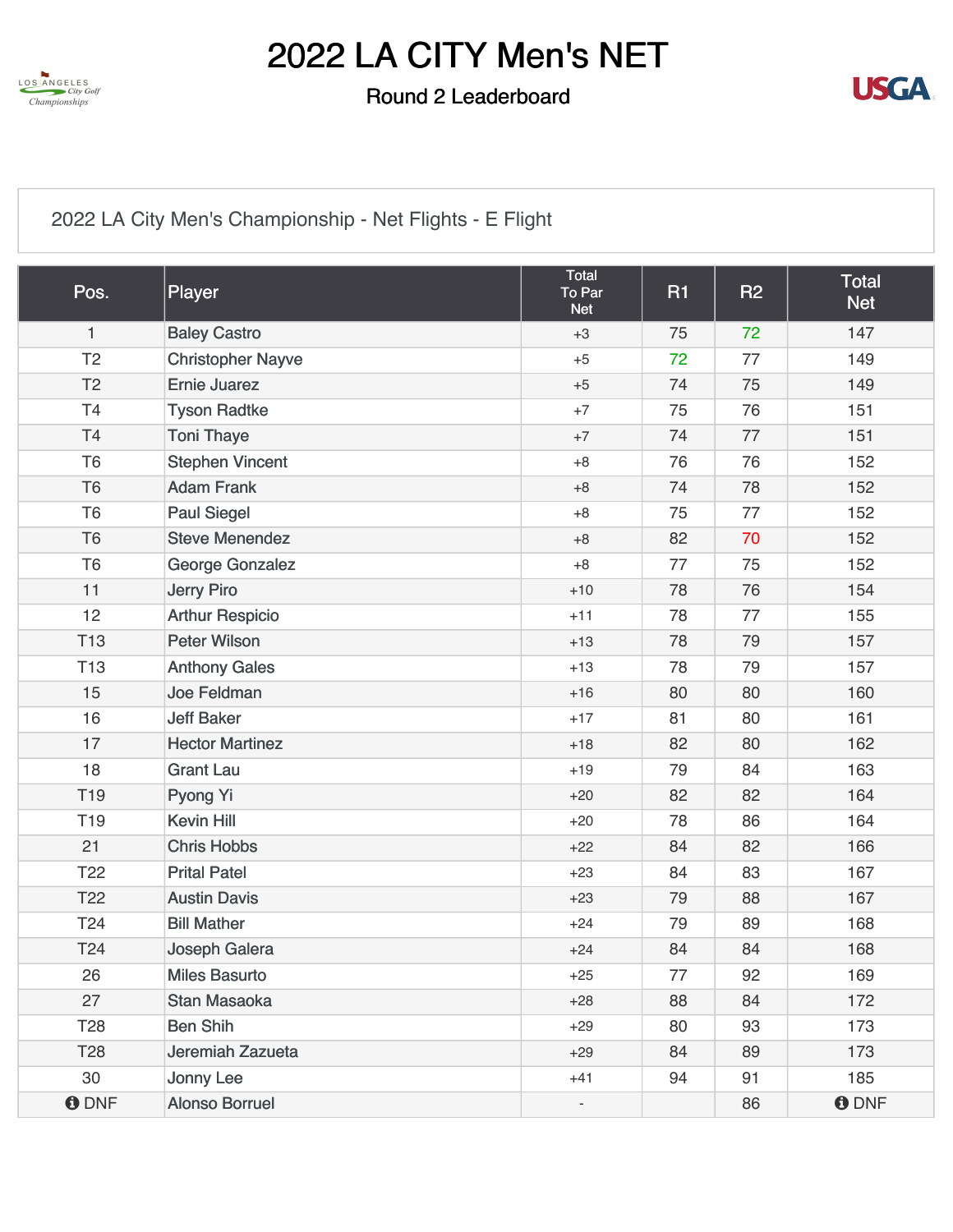

### Round 2 Leaderboard



[2022 LA City Men's Championship - Net Flights - F Flight](https://static.golfgenius.com/v2tournaments/8576479376135171156?called_from=&round_index=2)

| Pos.            | Player                     | Total<br>To Par<br><b>Net</b> | <b>R1</b> | <b>R2</b> | <b>Total</b><br><b>Net</b> |
|-----------------|----------------------------|-------------------------------|-----------|-----------|----------------------------|
| 1               | <b>Stanford Bennett II</b> | $-5$                          | 72        | 67        | 139                        |
| $\overline{2}$  | <b>Ricardo Vargas</b>      | $-4$                          | 69        | 71        | 140                        |
| $\,3$           | <b>Peter Phok</b>          | $+6$                          | 81        | 69        | 150                        |
| $\overline{4}$  | lan Shakramy               | $+7$                          | 73        | 78        | 151                        |
| T <sub>5</sub>  | <b>Robert Lara</b>         | $+8$                          | 75        | 77        | 152                        |
| T <sub>5</sub>  | <b>Andrew McCauley</b>     | $+8$                          | 79        | 73        | 152                        |
| T7              | <b>Jason Anderson</b>      | $+10$                         | 78        | 76        | 154                        |
| T7              | <b>Steven Reese</b>        | $+10$                         | 76        | 78        | 154                        |
| T7              | <b>Peter Griffes</b>       | $+10$                         | 81        | 73        | 154                        |
| T <sub>10</sub> | <b>Andy Cortes</b>         | $+12$                         | 82        | 74        | 156                        |
| T <sub>10</sub> | <b>Aaron Bren</b>          | $+12$                         | 77        | 79        | 156                        |
| 12              | <b>Kevin Sarreal</b>       | $+13$                         | 78        | 79        | 157                        |
| 13              | <b>Mark Newman</b>         | $+15$                         | 79        | 80        | 159                        |
| T <sub>14</sub> | <b>Victor Huzvar</b>       | $+16$                         | 79        | 81        | 160                        |
| T <sub>14</sub> | <b>Fox Brett</b>           | $+16$                         | 79        | 81        | 160                        |
| 16              | <b>Frank Anderson</b>      | $+17$                         | 79        | 82        | 161                        |
| 17              | <b>Martin Erck</b>         | $+18$                         | 79        | 83        | 162                        |
| 18              | <b>Alex Bayer</b>          | $+20$                         | 78        | 86        | 164                        |
| T <sub>19</sub> | <b>Gregory Vieira</b>      | $+21$                         | 80        | 85        | 165                        |
| T <sub>19</sub> | Qi Yan                     | $+21$                         | 81        | 84        | 165                        |
| T <sub>19</sub> | Jaime Herrera              | $+21$                         | 84        | 81        | 165                        |
| T <sub>22</sub> | <b>Jonathan Flores</b>     | $+22$                         | 78        | 88        | 166                        |
| T <sub>22</sub> | Kieran Mcgovern            | $+22$                         | 84        | 82        | 166                        |
| T <sub>22</sub> | <b>Charles Kaloustian</b>  | $+22$                         | 80        | 86        | 166                        |
| T <sub>25</sub> | <b>Gilbert Acedo</b>       | $+25$                         | 90        | 79        | 169                        |
| T <sub>25</sub> | <b>Bailey Harris</b>       | $+25$                         | 86        | 83        | 169                        |
| 27              | <b>Randall Paliwoda</b>    | $+27$                         | 80        | 91        | 171                        |
| 28              | <b>Ronald Hansen</b>       | $+28$                         | 87        | 85        | 172                        |
| 29              | <b>Jordan Moshe</b>        | $+37$                         | 88        | 93        | 181                        |
| 30              | <b>Miles Lee</b>           | $+39$                         | 84        | 99        | 183                        |
| <b>WD</b>       | <b>Sing Park</b>           | $\overline{\phantom{a}}$      | 77        | <b>WD</b> | <b>WD</b>                  |
| NC              | <b>Robert Tomas</b>        |                               | NC        | <b>NS</b> | <b>NC</b>                  |
| NC              | <b>Tim McDonald</b>        | ä,                            | NC        | <b>NS</b> | NC                         |
| <b>ODNF</b>     | <b>Alonso Borruel</b>      | $\overline{\phantom{m}}$      | 83        |           | <b>O</b> DNF               |